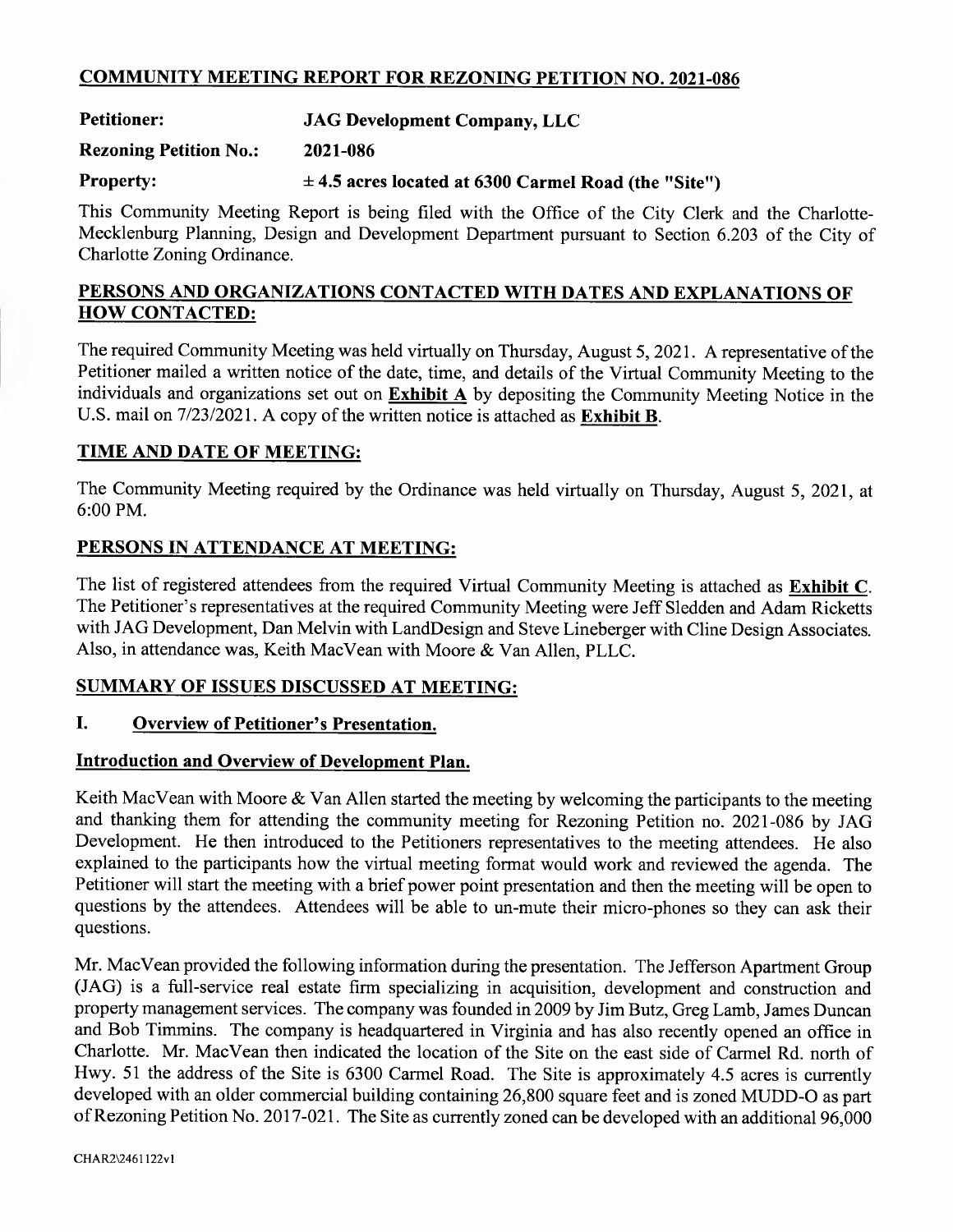square feet of climate-controlled storage and 100,000 square feet of commercial uses. An existing climatecontrolled storage building with approximately 104,000 square feet and an Open Tap restaurant currently under-going review for a building permit where also part of the 2017 rezoning petition and are adjacent to the Site. The previous petition allowed building heights of 50 and 65 feet on the Site. The Open Tap restaurant which will be located along Carmel Rd. and is limited to one story. The uses approved under the previous rezoning petition can generate over 6,600 trips per day.

Mr. MacVean then described the proposed Rezoning Petition No. 2021-086. The proposed rezoning petition would allow the Site to be developed with 305 multi-family residential units and up to 3,000 square feet of non-residential uses. Access to the Site would be from Carmel Rd. via to existing connections (a private street and an existing driveway). The proposed site plan would extend Carmel Center Drive the existing private street to the western property line and would also add two additional private streets, one to the north and one to the south to create a street network and block spacing as required by the subdivision regulations. The maximum building height would be 75 feet. Parking for the proposed residential units and the new commercial use(s) would be located within a parking structure wrapped by residential units as well as parking located under the smaller residential building. The proposed 305 residential units and 3,000 square feet of non-residential uses would replace the currently approved 100,000 of commercial uses and the 96,000 square feet of climate-controlled storage.

The proposed residential buildings would utilize quality building materials (e.g. masonry and cementitious siding). The proposed buildings are setback from Carmel Rd. creating an attractive back drop to the commercial buildings along Carmel Road. The proposed buildings and units will front on the interior private streets.

The following benefits of the proposed development were noted to the attendees:

- The addition of the residential community will improve the location and overall safety and feel of the neighborhood.
- The new residential community will bring high quality residential units to the area.
- The residential community represents new investment in the Carmel Rd. and Hwy. 51 Mixed-Use Activity Center
- The residential community will helps create a 10-minute walkable neighborhood (one of the next steps in the evolution of the Carmel Rd./Hwy. 51 commercial area).
- The proposed development will help strength and sustain the marketplace for retail and personal service uses in the area.
- The new development will generate less traffic than the currently allowed uses (2,213 versus 6,600 vehicular trips per day).

The presentation was then concluded, and the attendees were invited to ask questions.

# II. Summary of Questions/Comments and Responses:

A question about the type of residential units that were proposed was asked. The Petitioner's representatives responded that the units would be a mix of one, two, and three-bedroom units (about 2% of the proposed 305 units would be three-bedroom units). The residential units would be Class A apartments and would be for rent. A question about the timeline for the proposed development was also asked. The rezoning schedule was described. The anticipated public hearing is Sept. 20<sup>th</sup> followed by a Zoning Committee meeting on October 5<sup>th</sup> and a City Council decision on October 18<sup>th</sup>. If the rezoning is approved construction is expected to start in the  $2<sup>nd</sup>$  quarter of 2022 and it would take approximately 24 months to complete.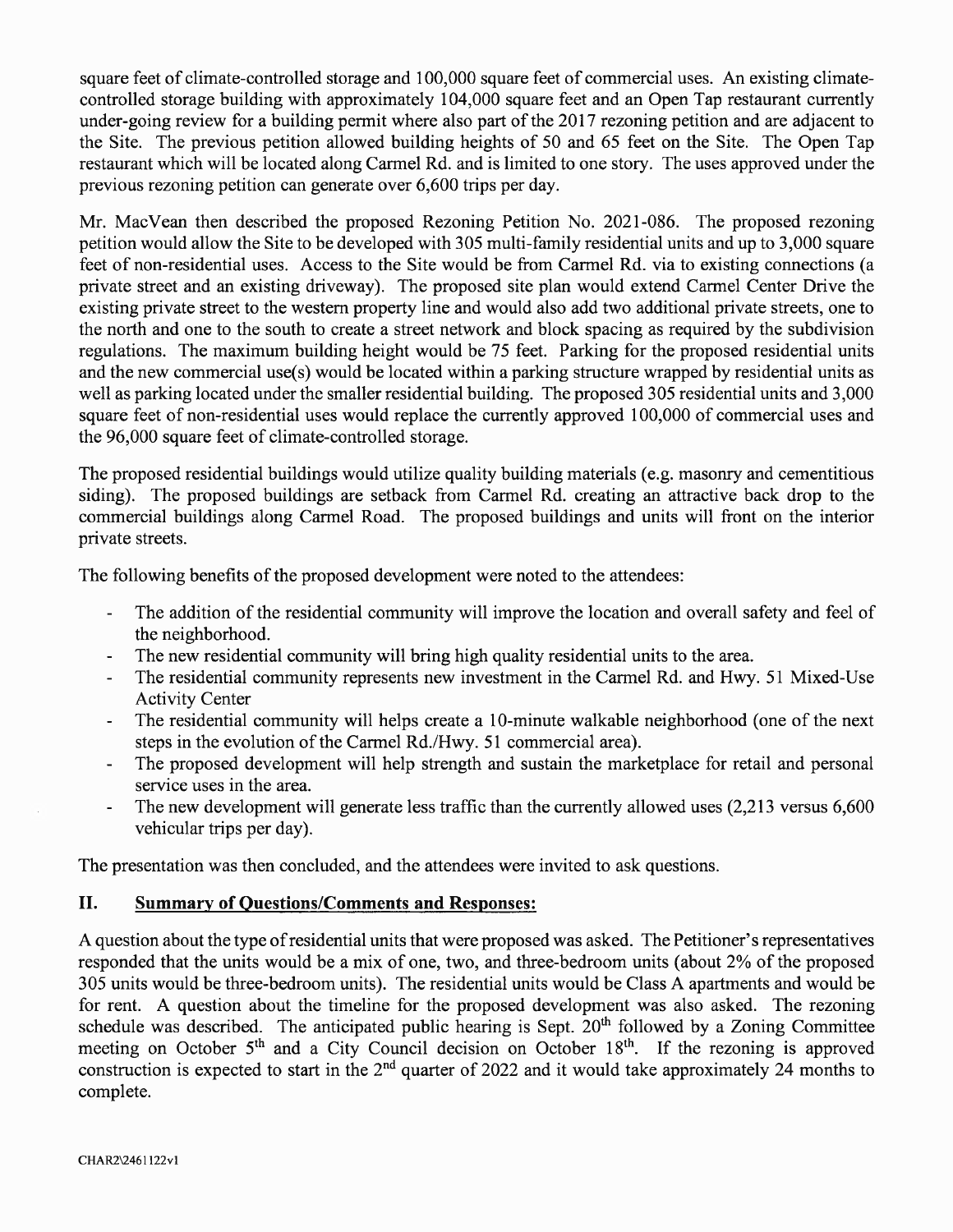Questions about the traffic from the development, and access to the residential community were asked. It was explained that the proposed development will generate less than one third the number of trips than the existing entitlement would generate (2,200 trips per day versus 6,600 trips per day). It is anticipated the proposed residential community would add less than two cars per minute during the AM peak and just over two cars per minute in the PM peak. Access to the Site would be from the newly constructed Carmel Center Drive and from an existing private driveway. Both access points have been reviewed by CDOT and no improvements to the existing access points have been recommend. The redevelopment of the Site will include the construction of new private streets to create additional future connectivity and smaller blocks as required by the subdivision regulations. Some concern that the proposed trip generation from the development may have be underestimated was mentioned. It was explained that the trip generation amounts were based on the ITE manual that uses nationwide studies to determine trip generation amounts which have been found to be very reliable when estimating trip generation from different types of uses.

A comment about the importance of a well landscaped development was made. It was noted that having a well landscaped community was also very important to the Petitioner as the appearance and appeal of the community to future residents was part of what would help the residential community be successful. A specific landscape plan for the exterior areas of Site has been included with the rezoning petition. A question about signage was also asked and the Petitioner noted that having well designed and attractive signage that was in keeping with the character and quality of the residential community was also a very important aspect of the development. It was noted that having signage like what the new residential communities in SouthPark are providing would be good. The Petitioner noted that the signage for this Site would be of the same type and style to what has been done in SouthPark as that this proposed residential community would be very similar what has been developed in SouthPark.

A question about storm water run-off and control was asked by the owner of one of the units of the Carmel Professional Center. It was noted that the Site would have to comply PCO regulations and that storm water run-off would have to be controlled so not to exceed pre-development conditions. It was mentioned that the existing redevelopment that had occurred had created. some problems for the existing storm water controls at the Carmel Professional Center, but those problems had been addressed. A request for information about that issue was made by Mr. Melvin.

Participants asked how they could get copies of the presentation. Copies of the presentation would be sent to any of the participants that would like a copy. Attendees were asked to email Mr. MacVean to request a copy.

The meeting was then concluded, and the participants were thanked for their time and interest in the development.

# CHANGES MADE TO PETITION AS A RESULT OF THE MEETING:

The Petitioner has added a specific landscape plan and proposed building rendering to the Petition. The Petitioner has also modified the conditional plan and notes to address comments from the residents regarding building materials, building design, landscape treatments, lighting, and signage.

cc: Tariq Bokhari, Charlotte City Council District 6 Representative David Pettine, Charlotte Planning, Design and Development Department Jeff Sledden, Jefferson Apartment Group Adam Ricketts, Jefferson Apartment Group Jeff Brown, Moore & Van Allen, PLLC Keith MacVean, Moore & Van Allen, PLLC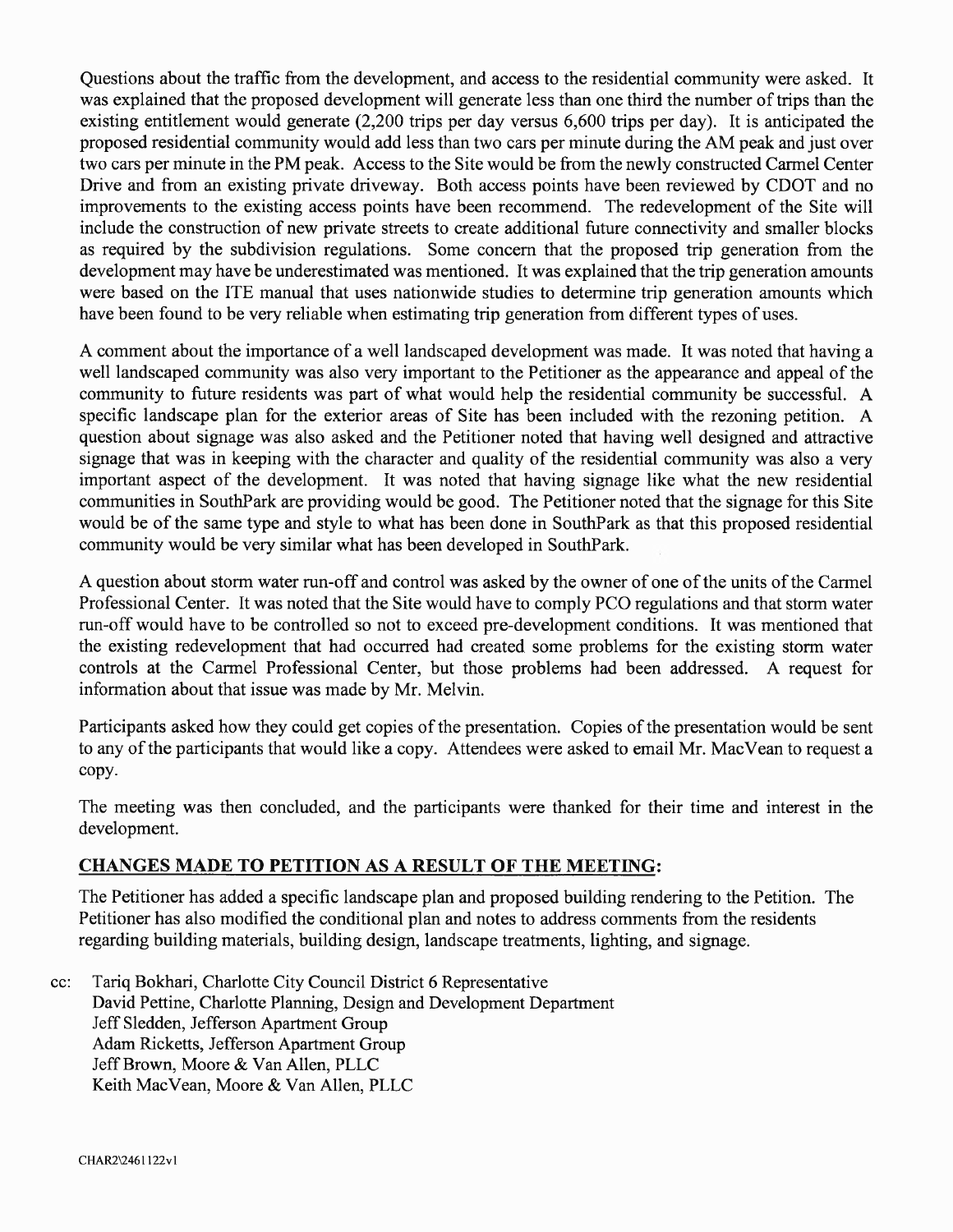$EX45+ A$ 

### PLEASE NOTE THERE ARE TWO MAILING LISTS YOU NEED TO USE. SEE BOTH TABS BELOW AND MAIL TO ALL NAMES LISTED. PLEASE PLEASE NOTE THERE ARE TWO MAILING LISTS YOU NEED

|          |                 | 2021-086 TAXPID OWNERLASTN                      | <b>OWNERFIRST</b> | <b>COWNERFIRS</b>      | COWNERLAST                    | <b>MAILADDR1</b>            | <b>MAILADDR2</b>  | <b>CITY</b>           |           | STATE ZIPCODE |
|----------|-----------------|-------------------------------------------------|-------------------|------------------------|-------------------------------|-----------------------------|-------------------|-----------------------|-----------|---------------|
| 2021-086 |                 | 20924102 WATERFORD SQUARE APARTMENTS ASSOCILLC  |                   |                        |                               | PO BOX 1030                 |                   | <b>OFALLON</b>        | MO        | 63366         |
| 2021-086 |                 | 20924103 CAP REAL ESTATE LLC                    |                   |                        |                               | PO BOX 472045               |                   | <b>CHARLOTTE</b>      | <b>NC</b> | 28247         |
| 2021-086 |                 | 20924117 AAROHAN LLC                            |                   |                        |                               | 7006 GOLDEN RAIN CT         |                   | <b>CHARLOTTE</b>      | <b>NC</b> | 28277         |
| 2021-086 |                 | 20924118 DAVID PAULSEN REVOCABLE LIVING         | <b>TRUST</b>      |                        |                               | 7103 BRIGMORE DR            |                   | <b>CHARLOTTE</b>      | NC        | 28226         |
| 2021-086 |                 | 20924119 C&M INVESTMENTS-CHARLOTTE LLC          |                   |                        |                               | PO BOX 471026               |                   | CHARLOTTE             | NC        | 28247         |
| 2021-086 | 20924120 KLUTZ  |                                                 | <b>HUGH LJR</b>   | SUSAN                  | <b>BLAIR-KLUTZ</b>            | 5809 CHERRY HOLLOW LN       |                   | <b>MATTHEWS</b>       | NC        | 28104         |
| 2021-086 | 20924121 PUTNAM |                                                 | <b>EDWINY</b>     |                        | PATRICIA B PUTNAM             | 6404 CARMEL RD STE 203      |                   | CHARLOTTE             | <b>NC</b> | 28247         |
| 2021-086 | 20924122 CHOI   |                                                 | SUNG IL           |                        |                               | 3518 ARBORHILL RD           |                   | CHARLOTTE             | <b>NC</b> | 28270         |
| 2021-086 |                 | 20924123 FLOYD & CROWLEY REAL ESTATE LLC        |                   |                        |                               | 6400 CARMEL RD STE 104      |                   | <b>CHARLOTTE</b>      | NC        | 28226         |
| 2021-086 |                 | 20924125 FLOYD & CROWLEY REAL ESTATE LLC        |                   |                        |                               | 6400 CARMEL RD STE 103      |                   | <b>CHARLOTTE</b>      | <b>NC</b> | 28226         |
| 2021-086 | 20924126 OWENS  |                                                 | <b>CLAYTON 5</b>  | <b>IRENE ELIZABETH</b> | <b>EDWARDS</b>                | <b>2409 CUTHBERTSON RD</b>  |                   | <b>WAXHAW</b>         | <b>NC</b> | 28173         |
| 2021-086 | 20924127 OWENS  |                                                 | <b>CLAYTON 5</b>  | IRENE ELIZABETH        | <b>EDWARDS</b>                | <b>1409 CUTHBERTSON RD</b>  |                   | <b>WAXHAW</b>         | NC        | 28173         |
| 2021-086 | 20924128 OWENS  |                                                 | <b>CLAYTON S</b>  | <b>IRENE ELIZABETH</b> | <b>EDWARDS</b>                | <b>2409 CUTHBERTSON RD</b>  |                   | <b>WAXHAW</b>         | <b>NC</b> | 28173         |
| 2021-086 | 20924129 DILL   |                                                 | HARRY WILLIAM     | <b>CAROL B</b>         | <b>DILL</b>                   | 4445 PIPER GLEN DR          |                   | <b>CHARLOTTE</b>      | <b>NC</b> | 28277         |
| 2021-086 |                 | 20924130 FRUIT HILL PROPERTIES LLC              |                   |                        |                               | 6406 CARMEL RD UNIT 306     |                   | <b>CHARLOTTE</b>      | <b>NC</b> | 28206         |
| 2021-086 |                 | 20924131 A RAY MATHIS REVOCABLE LIVING          | <b>TRUST</b>      |                        |                               | 7111 HOPETON RD             |                   | <b>CHARLOTTE</b>      | <b>NC</b> | 28210         |
| 2021-086 |                 | 20924132 TSKG HOLDINGS LLC                      |                   |                        |                               | 6406 CARMEL RD UNIT 301     |                   | <b>CHARLOTTE</b>      | NC        | 28226         |
| 2021-086 |                 | 20924133 ROBINSON EXECUTIVE TRAVEL SERVICES INC |                   |                        |                               | 6406 CARMEL RD STE 300      |                   | <b>CHARLOTTE</b>      | <b>NC</b> | 28226         |
| 2021-086 |                 | 20924134 TSKG HOLDINGS LLC                      |                   |                        |                               | <b>6406 CARMEL ROAD</b>     | <b>SUITE 301</b>  | <b>CHARLOTTE</b>      | NC        | 28226         |
| 2021-086 | 20924135 CONNOR |                                                 | <b>JUDSON M</b>   |                        | <b>CAROLYN 8 CONNOR</b>       | 6408 CARMEL RD UNIT 400     |                   | <b>CHARLOTTE</b>      | <b>NC</b> | 28226         |
| 2021-086 | 20924136 CONNOR |                                                 | <b>JUDSON M</b>   | CAROLYN 8              | <b>CONNOR</b>                 | <b>6416 CARMEL RD</b>       |                   | <b>CHARLOTTE</b>      | NC.       | 28226         |
| 2021-086 |                 | 20924137 FLOYD & CROWLEY REAL ESTATE LLC        |                   |                        |                               | 6400 CARMEL RD STE 104      |                   | <b>CHARLOTTE</b>      | <b>NC</b> | 28226         |
| 2021-086 |                 | 20924138 FLOYD & CROWLEY REAL ESTATE LLC        |                   |                        |                               | 6400 CARMEL RD STE 103      |                   | <b>CHARLOTTE</b>      | NC        | 28226         |
| 2021-086 |                 | 20924139 COHEN DAYCARE LLC                      |                   |                        |                               | <b>1658 OMNI BLVD</b>       |                   | <b>MOUNT PLEASANT</b> | 5C        | 29466         |
| 2021-086 |                 | 20924140 HOSPICE & PALLIATIVE CARE CHARLOTTE    |                   |                        |                               | 7845 LITTLE AVE             |                   | <b>CHARLOTTE</b>      | NC        | 28226         |
| 2021-086 |                 | 20924145 CARMEL ROAD LLC                        |                   |                        |                               | PO BOX 35193                |                   | <b>CHARLOTTE</b>      | NC        | 28235         |
| 2021-086 |                 | 20924146 MSC CARMEL LLC                         |                   |                        |                               | <b>725 PARK CENTER DR</b>   | ATTN MATT SHAPIRO | <b>MATTHEWS</b>       | <b>NC</b> | 28105         |
| 2021-086 |                 | 20924147 5010 CARMEL ROAD LLC                   |                   |                        |                               | 104 ONSLOW CT               |                   | <b>MOORESVILLE</b>    | <b>NC</b> | 28117         |
| 2021-086 |                 | 21120102 CARMEL PROPERTY INVESTORS LLC          |                   |                        | C/O REDDING JONES PLLC        | 2907 PROVIDENCE RD STE A303 |                   | CHARLOTTE             | <b>NC</b> | 28211         |
| 2021-086 |                 | 21120111 BELLSOUTH TELECOMMUNICATIONS           | INC               |                        | C/O TAX DEPT, 16H02 CAMPANILE | PO BOX 7207                 |                   | <b>BEDMINSTER</b>     | <b>NJ</b> | 07921         |
| 2021-086 |                 | 21120190 6303 CARMEL ROAD LLC                   |                   |                        |                               | 5411 MIRABELL RD            |                   | <b>CHARLOTTE</b>      | <b>NC</b> | 28226         |
| 2021-086 |                 | 21120191 6303 CARMEL ROAD LLC                   |                   |                        | C/O REDDING JONES PLLC        | 2907 PROVIDENCE RD STE A303 |                   | CHARLOTTE             | NC        | 28211         |
| 2021-086 |                 | 21120192 6303 CARMEL ROAD LLC                   |                   |                        |                               | 5411 MIRABELL RD            |                   | CHARLOTTE             | NC        | 28226         |
| 2021-086 |                 | 21120193 6303 CARMEL ROAD LLC                   |                   |                        |                               | 5411 MIRABELL RD            |                   | CHARLOTTE             | NC        | 28226         |
| 2021-086 |                 | 21120194 6303 CARMEL ROAD LLC                   |                   |                        |                               | 5411 MIRABELL RD            |                   | <b>CHARLOTTE</b>      | NC        | 28226         |
| 2021-086 |                 | 21120195 6303 CARMEL ROAD LLC                   |                   |                        | C/O MR BRAD WINER             | 5411 MIRABELL RD            |                   | CHARLOTTE             | NC.       | 28226         |
|          |                 |                                                 |                   |                        |                               |                             |                   |                       |           |               |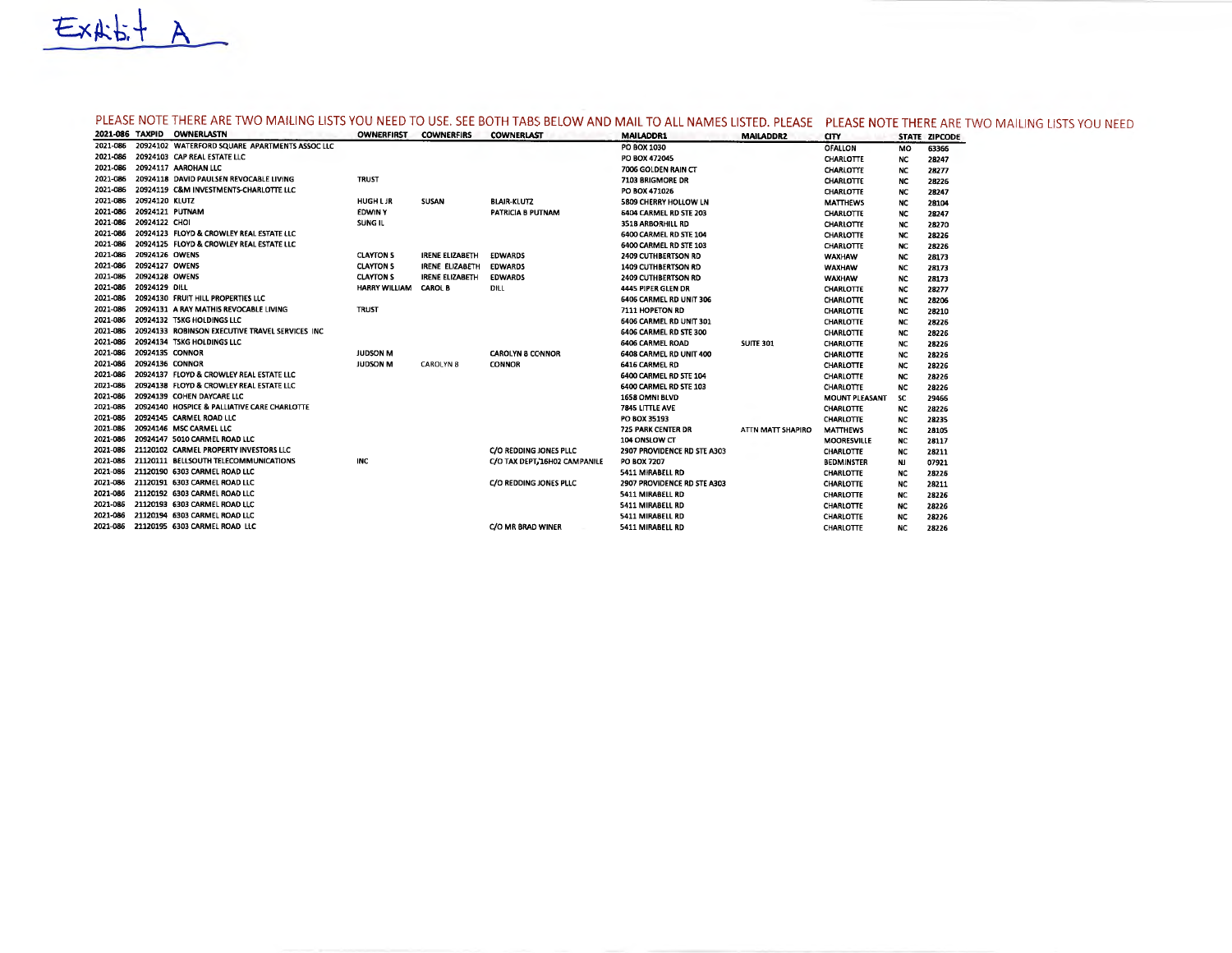PLEASE NOTE THERE ARE TWO MAILING LISTS YOU NEED TO USE. SEE BOTH TABS BELOW AND MAIL PLEASE NOTE THERE ARE TWO MAILING LISTS YOU

| 2021-086 | <b>ORGANIZATION NAME</b>                                  | <b>FIRST NAME</b> | <b>LAST NAME</b> | <b>STREET ADDRESS</b>    | <b>UNIT NUM</b> | <b>CITY</b>  | <b>STATE</b> | <b>ZIP</b> |
|----------|-----------------------------------------------------------|-------------------|------------------|--------------------------|-----------------|--------------|--------------|------------|
|          | 2021-086 Cameron Wood Homeowners Association              | Christopher       | Corcoran         | 3042 Planters Walk Court |                 | Charlotte NC |              | 28210      |
|          | 2021-086 Cameron Wood Homeowners Association              | Maria             | Smithson         | 3037 Planters Walk Court |                 | Charlotte NC |              | 28210      |
|          | 2021-086 Cameron Wood Homeowners Association              | Sherry            | Williams         | 3425 Loch Stone Ct       |                 | Charlotte NC |              | 28210      |
|          | 2021-086 Cameron Wood Homeowners Association              | Tom               | Kirby            | 9125 Cameron Wood Drive  |                 | Charlotte NC |              | 28210      |
|          | 2021-086 Carmel Chace Condominiums                        | Gavle             | Creasman         | 6547 Point Comfort Lane  |                 | Charlotte NC |              | 28226      |
|          | 2021-086 Carmel Road Neighborhoods                        | Lucille           | Jordan           | 7206 Hackberry Lane      |                 | Charlotte NC |              | 28226      |
|          | 2021-086 Carmel Village II Homeowners Association         | Patricia          | Johanson         | 11011 Running Ridge Rd   |                 | Charlotte NC |              | 28226      |
|          | 2021-086 Carmel Village II Homeowners Association         | Sandy             | Harber           | 11070 Cedar View Rd      |                 | Charlotte NC |              | 28226      |
|          | 2021-086 Carmen Chace Condominiums Homeowners Association | Helena            | Rea              | 4253 Carmel Forest Dr    |                 | Charlotte NC |              | 28226      |
|          | 2021-086 Carolinas Medical Center - University            | Joe               | Labovitz         | 6260 Carmel Station Av   |                 | Charlotte NC |              | 28226      |
|          | 2021-086 Carson's Pond Homeowners Association             | Stephen           | Smith            | 11210 Carmel Chace Dr    |                 | Charlotte NC |              | 28226      |
|          | 2021-086 Heydon Hall HOA                                  | Peter             | Dwyer            | 9106 Heydon Hall Circle  |                 | Charlotte NC |              | 28210      |
|          | 2021-086 NC Realtors Association/KellerWilliams Realty    | Lucy              | Jordan           | 7206 Hackberry Lane      |                 | Charlotte NC |              | 28226      |
|          | 2021-086 Shadowlake Neighborhood Association              | Susan             | Heusinger        | 6021 Carpenter Dr        |                 | Charlotte NC |              | 28226      |
|          | 2021-086 Walnut Creek                                     | David             | Elmore           | 11323 Harrowfield Rd     |                 | Charlotte NC |              | 28226      |
|          |                                                           |                   |                  |                          |                 |              |              |            |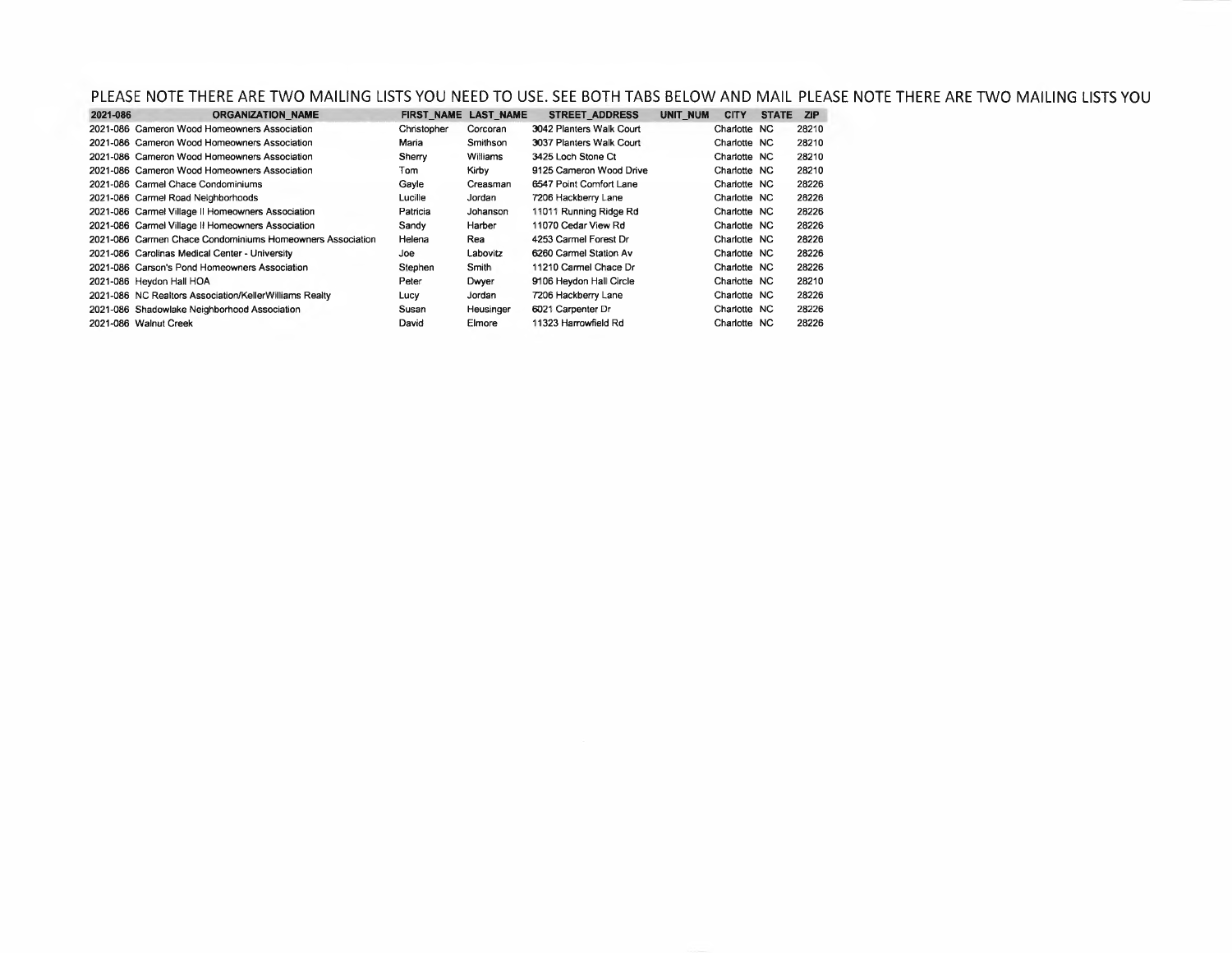#### NOTICE TO INTERESTED PARTIES OF A REZONING PETITION PETITION # 2021-086 —JAG Development Company, LLC

 $Exth$ 

| Subject:                             | Rezoning Petition No. 2021-086                                                                 |
|--------------------------------------|------------------------------------------------------------------------------------------------|
| Petitioner/Developer:                | JAG Development Company, LLC                                                                   |
| Current Land Use:                    | Commercial/Vacant                                                                              |
| <b>Existing Zoning:</b>              | MUDD-O                                                                                         |
| Rezoning Requested:                  | <b>MUDD-O SPA</b>                                                                              |
| <b>Date and Time of Meeting:</b>     | August 5, 2021 at 6:00 p.m.                                                                    |
| <b>Virtual Meeting Registration:</b> | Please email Keith MacVean at:<br>keithmacyean@myalaw.com<br>to receive a secure meeting link. |
| Date of Notice:                      | 7/23/2021                                                                                      |

We are assisting JAG Development Company, LLC (the "Petitioner") on a recently filed request to amend the previously approved rezoning of the approximately  $\pm 4.5$ -acre site located at 6300 Carmel Road (the "Site") from MUDD-O to MUDD-O SPA. The request is to allow the redevelopment of the Site with a multi-family residential community. Access to the Site will be from Carmel Road via two existing driveways.

The Site as zoned by petition no. 2017-021 can be developed with aclimate-controlled storage facility with up to 100,000 square feet and to 115,000 square feet of retail, office and other commercial uses allowed in the MLJDD zoning district. The maximum building height allowed by the current zoning is 50 feet for the storage buildings and 65 feet for other buildings located on the Site, except for the building located along Carmel Road which is limited to a one-story building.

The new rezoning petition is proposing to develop the Site with two residential buildings that could contain up to 305 residential dwelling units and up to 3,000 square feet of non-residential uses on ground floor of the proposed residential buildings. The proposed building height is 75 feet. Parking will be provided in a parking structure wrapped by residential units in the larger of the two buildings as well as under the smaller of the two residential buildings.

In accordance with local and state orders in place to prevent the further spread of COVID-19, the Petitioner will hold a Virtual Community Meeting to discuss this rezoning proposal with nearby property owners and organizations. The Charlotte-Mecklenburg Planning, Design and Development Department's records indicate that you are either a representative of a registered neighborhood organization or an owner of property near the Site.

#### Accordingly, we are extending an invitation to participate in the upcoming Virtual Community Meeting to be held on August 5, 2021, at 6:00 p.m.

#### Please send an email to Keith MacVean; keithmacvean@mvalaw.com in order to receive a secure virtual meeting link.

Residents who expect they will be unable to access the virtual meeting or have questions about this matter are asked to email keithmacvean $\omega$  mvalaw.com or call 704-331-3531 to make alternative arrangements to receive the presentation information. Presentation materials will be shared upon request after the virtual meeting.

Representatives of the Petitioner look forward to discussing this exciting rezoning proposal with you at the Virtual Community Meeting. Thank you.

CHAR2\2446639v1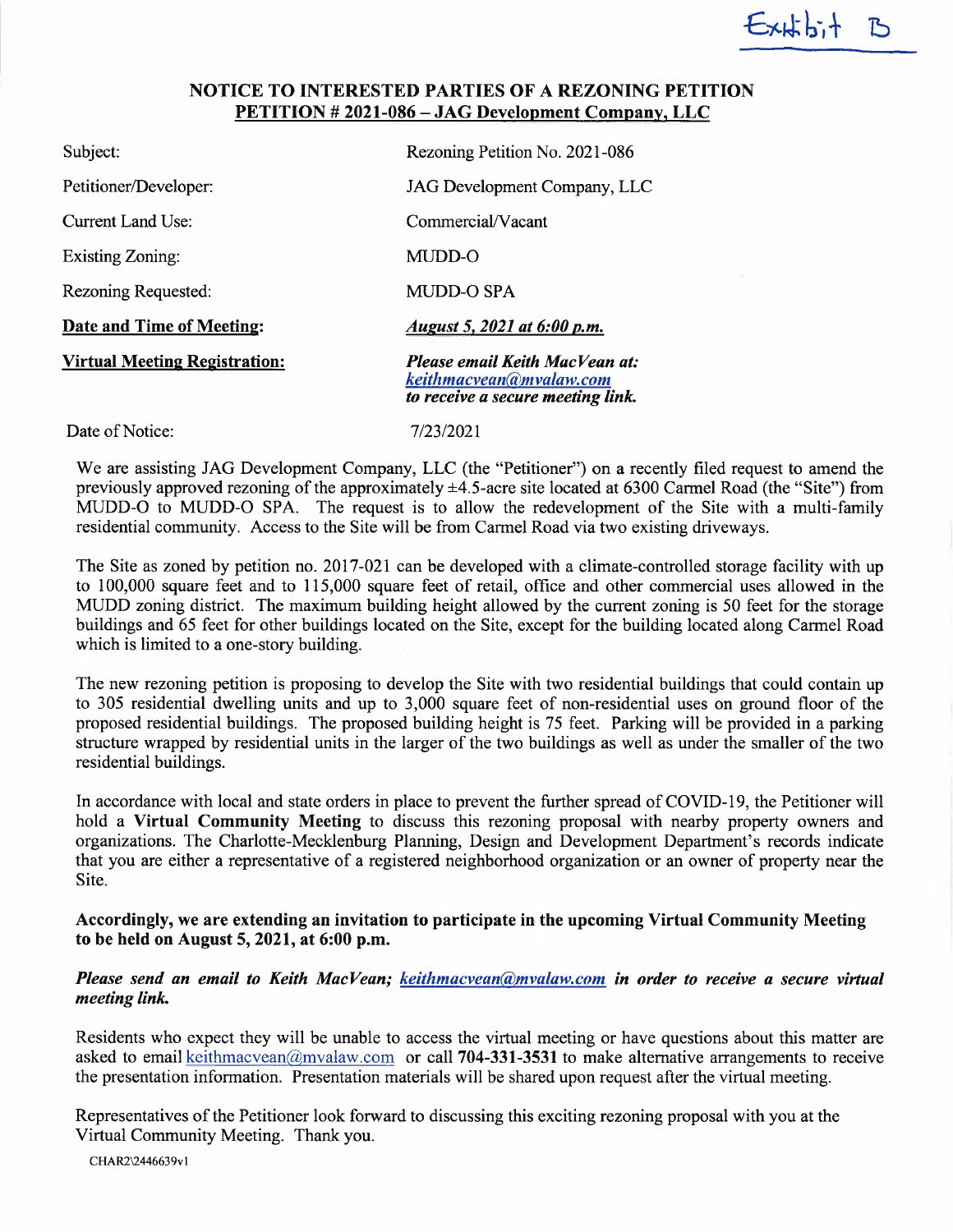cc: Tariq Bokhari, Charlotte City Council District 6 Representative David Pettine, Charlotte Planning, Design and Development Department Adam Ricketts, JAG Development Company, LLC Jeff Brown, Moore & Van Allen, PLLC Keith MacVean, Moore & Van Allen, PLLC

Site Location